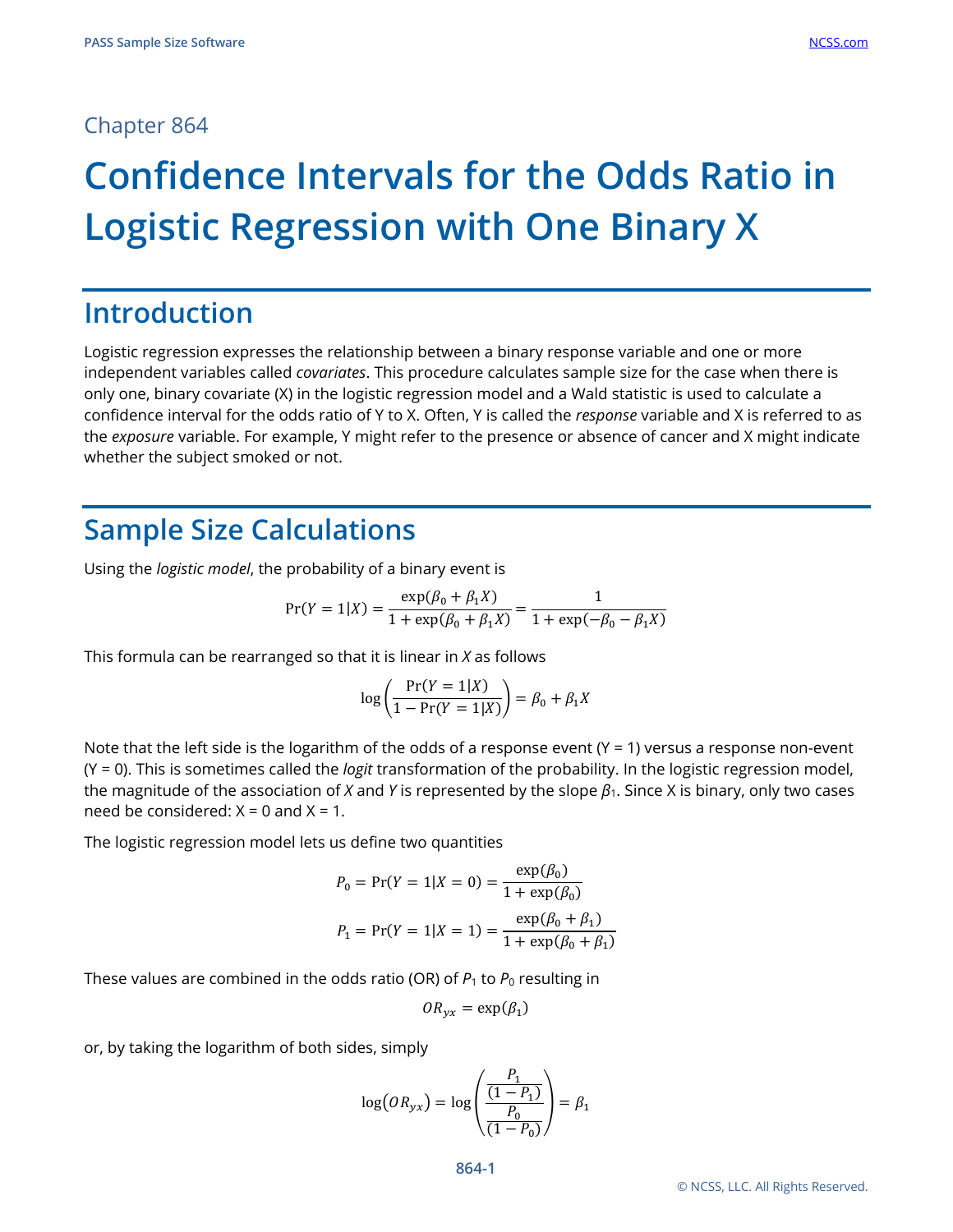#### Confidence Intervals for the Odds Ratio in Logistic Regression with One Binary X

Hence the relationship between Y and X can be quantified as a single regression coefficient. It well known that the distribution of the maximum likelihood estimate of *β*<sup>1</sup> is asymptotically normal. A significance test or confidence interval for this slope is commonly formed from the Wald statistic

$$
z = \frac{\hat{\beta}_1}{s_{\hat{\beta}_1}}
$$

A (1 - α)% two-sided confidence interval for  $β_1$  is

$$
\hat{\beta}_1 \pm z_{1-\frac{\alpha}{2}} s_{\hat{\beta}_1}
$$

By transforming this interval into the odds ratio scale by exponentiating both limits, a (1 - α)% two-sided confidence interval for OR is

$$
(OR_{LL}, OR_{UL}) = \exp\left(\hat{\beta}_1 \pm z_{1-\frac{\alpha}{2}} s_{\hat{\beta}_1}\right)
$$

Note that this interval is not symmetric about  $\exp(\hat{\beta}_1).$ 

Often, the goal during this part of the planning process is to find the sample size that reduces the width of the interval to a certain value  $D = OR_{UL} - OR_{LL}$ . A suitable *D* is found using a simple search of possible values of *N*.

Usually, the value of  $s_{\hat{B}_1}$  is not known before the study so this quantity must be estimated. Demidenko (2007) gives a method for calculating an estimate of the variance from various quantities that can be set at the planning stage. Let  $p_x$  be the probability that  $X = 1$  in the sample. The information matrix for this model is

$$
I = \begin{bmatrix} \frac{p_x \exp(\beta_0 + \beta_1)}{(1 + \exp(\beta_0 + \beta_1))^{2}} + \frac{(1 - p_x) \exp(\beta_0)}{(1 + \exp(\beta_0))^{2}} & \frac{p_x \exp(\beta_0 + \beta_1)}{(1 + \exp(\beta_0 + \beta_1))^{2}}\\ \frac{p_x \exp(\beta_0 + \beta_1)}{(1 + \exp(\beta_0 + \beta_1))^{2}} & \frac{p_x \exp(\beta_0 + \beta_1)}{(1 + \exp(\beta_0 + \beta_1))^{2}} \end{bmatrix}
$$

The value of  $\sqrt{N} s_{\hat{B}_1}$  is the (2,2) element of the inverse of *I*.

The values of  $\beta_0$  and  $\beta_1$  are calculated from  $OR_{yx}$  and  $P_0$  using

$$
\beta_0 = \log\left(\frac{P_0}{1 - P_0}\right)
$$
  

$$
\beta_1 = \log\left(\frac{P_1}{P_0}\right)
$$
  

$$
\beta_2 = \log\left(\frac{P_1}{P_0}\right)
$$

Thus, the confidence interval can be specified in terms of *OR*yx and *P*0. Of course, these results are only approximate. The final confidence interval depends on the actual data values.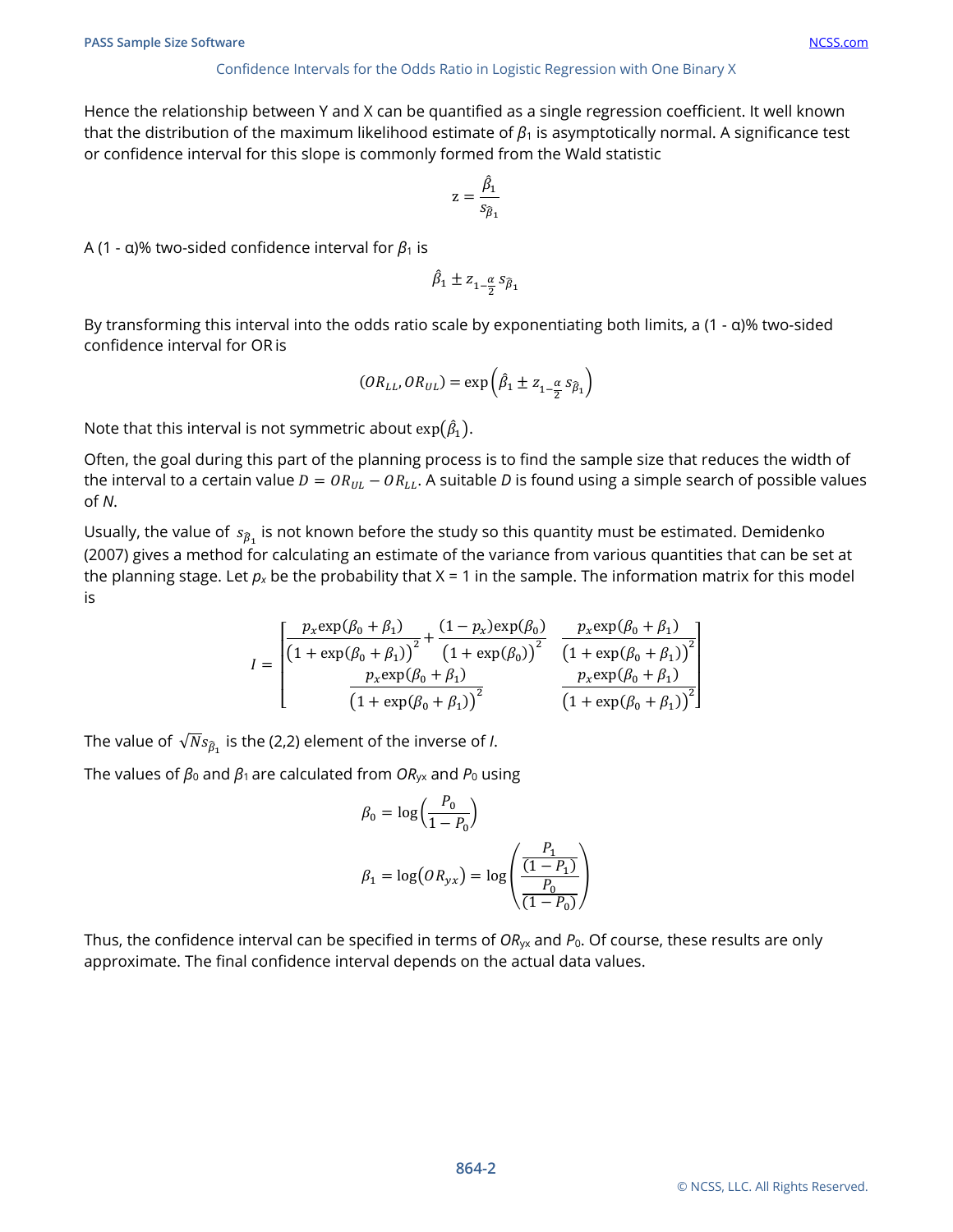# **Example 1 – Find Sample size**

A study is to be undertaken to study the association between the occurrence of a certain type of cancer (response variable) and the presence of a certain food in the diet. The baseline cancer event rate is 7%. The researchers want a sample size large enough to create a confidence interval with a width of 0.9. They assume that the actual odds ratio with be 2.0. The confidence level is set to 0.95. They also want to look at the sensitivity of the analysis to the specification of the odds ratio, so they also want to obtain the results for odds ratios of 1.75 and 2.25. The researchers assume that between 25% and 50% of the sample eat the food being studied, so they want results for both of these values.

# **Setup**

If the procedure window is not already open, use the PASS Home window to open it. The parameters for this example are listed below and are stored in the **Example 1** settings file. To load these settings to the procedure window, click **Open Example Settings File** in the Help Center or File menu.

#### Design Tab

| Width of ORyx Confidence Interval0.90  |  |
|----------------------------------------|--|
|                                        |  |
| Odds Ratio (Odds1/Odds0) 1.75 2.0 2.25 |  |
|                                        |  |
|                                        |  |

## **Output**

Click the Calculate button to perform the calculations and generate the following output.

### **Numeric Reports**

| Solve For: Sample Size |      |               |      |                                       |                                              |      |                           |
|------------------------|------|---------------|------|---------------------------------------|----------------------------------------------|------|---------------------------|
| Confidence<br>Level    | N    | C.I.<br>Width | ORyx | Lower<br><b>Conf Limit</b><br>of ORyx | <b>Upper</b><br><b>Conf Limit</b><br>of ORyx | P0   | <b>Percent</b><br>$X = 1$ |
| 0.95                   | 3525 | 0.8999        | 1.75 | 1.357                                 | 2.257                                        | 0.07 | 25                        |
| 0.95                   | 2979 | 0.8999        | 1.75 | 1.357                                 | 2.257                                        | 0.07 | 50                        |
| 0.95                   | 4294 | 0.9000        | 2.00 | 1.600                                 | 2.500                                        | 0.07 | 25                        |
| 0.95                   | 3727 | 0.9000        | 2.00 | 1.600                                 | 2.500                                        | 0.07 | 50                        |
| 0.95                   | 5136 | 0.9000        | 2.25 | 1.845                                 | 2.745                                        | 0.07 | 25                        |
| 0.95                   | 4561 | 0.9000        | 2.25 | 1.845                                 | 2.745                                        | 0.07 | 50                        |

Logistic Regression Equation: Log(P/(1 - P)) =  $β0 + β1 × X$ , where P = Pr(Y = 1|X) and X is binary.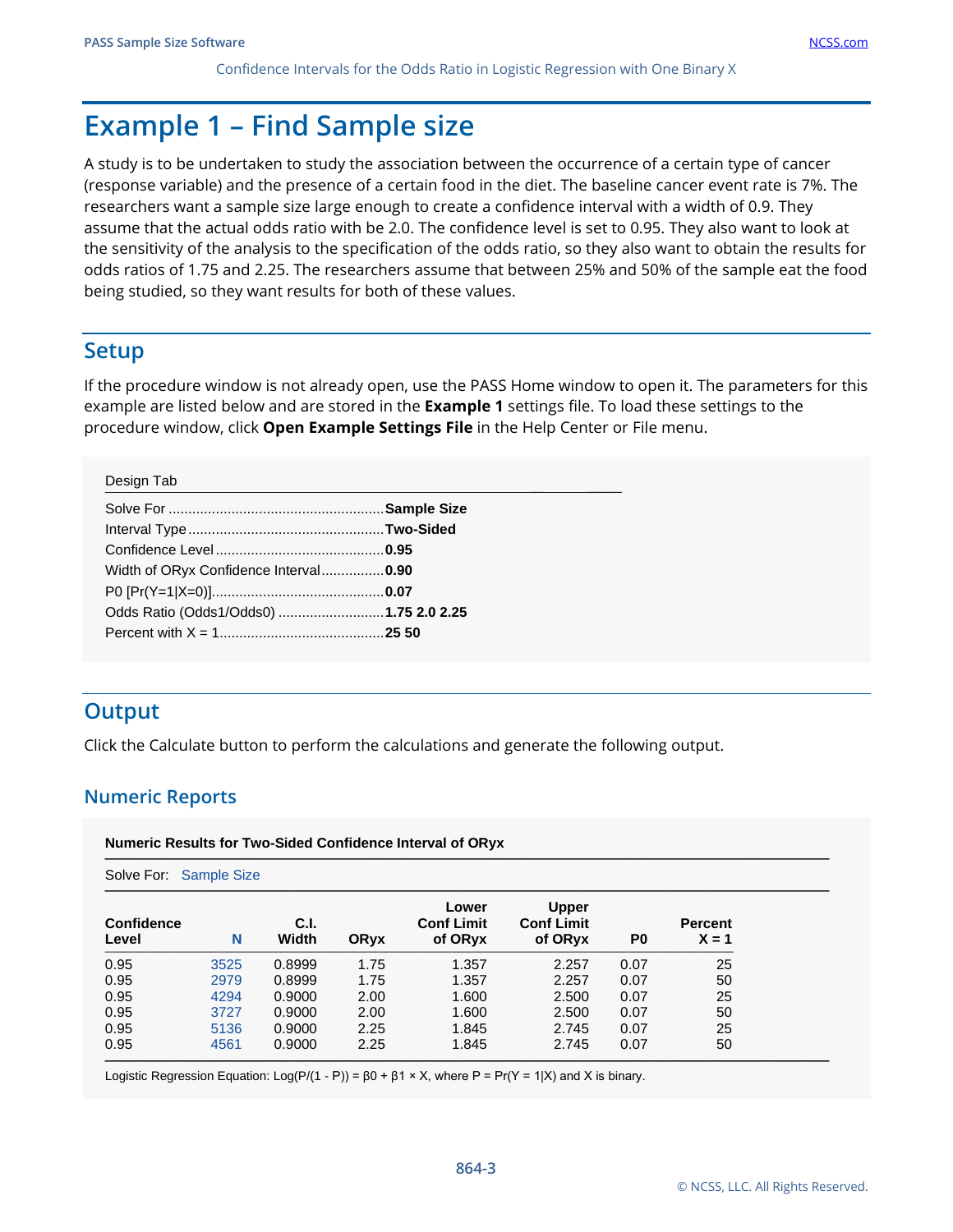#### Confidence Intervals for the Odds Ratio in Logistic Regression with One Binary X

| Confidence Level         | The proportion of studies with the same settings that produce a confidence interval that includes<br>the true ORyx. |
|--------------------------|---------------------------------------------------------------------------------------------------------------------|
| N                        | The sample size.                                                                                                    |
| C.I. Width               | The distance between the two boundaries of the confidence interval.                                                 |
| ORyx                     | The expected sample value of the odds ratio. ORyx = $exp(\beta 1)$ .                                                |
| C.I. of ORyx Lower Limit | The lower limit of the confidence interval of ORyx.                                                                 |
| C.I. of ORyx Upper Limit | The upper limit of the confidence interval of ORyx.                                                                 |
| P0                       | The response probability at $X = 0$ . That is, $P0 = Pr(Y = 1   X = 0)$ .                                           |
| Percent $X = 1$          | The percent of the sample in which the exposure is 1 (present).                                                     |

#### **Summary Statements**

A logistic regression of a binary response variable (Y) on a binary independent variable (X) with a sample size of 3525 observations (of which 25% are in the group X=1) at a 0.95 confidence level produces a two-sided confidence interval with a width of 0.8999. The baseline response rate is assumed to be 0.07 and the sample odds ratio is assumed to be 1.75. A Wald statistic is used to construct the confidence interval.

─────────────────────────────────────────────────────────────────────────

─────────────────────────────────────────────────────────────────────────

#### **Dropout-Inflated Sample Size**

| <b>Sample Size</b><br>N | Dropout-<br>Inflated<br><b>Enrollment</b><br><b>Sample Size</b><br>N' | <b>Expected</b><br>Number of<br><b>Dropouts</b><br>D |
|-------------------------|-----------------------------------------------------------------------|------------------------------------------------------|
| 3525                    | 4407                                                                  | 882                                                  |
| 2979                    | 3724                                                                  | 745                                                  |
| 4294                    | 5368                                                                  | 1074                                                 |
| 3727                    | 4659                                                                  | 932                                                  |
| 5136                    | 6420                                                                  | 1284                                                 |
| 4561                    | 5702                                                                  | 1141                                                 |
|                         |                                                                       |                                                      |

Dropout Rate The percentage of subjects (or items) that are expected to be lost at random during the course of the study and for whom no response data will be collected (i.e., will be treated as "missing"). Abbreviated as DR. N The evaluable sample size at which the confidence interval is computed. If N subjects are evaluated out of the N' subjects that are enrolled in the study, the design will achieve the stated confidence interval. N' The total number of subjects that should be enrolled in the study in order to obtain N evaluable subjects, based on the assumed dropout rate. After solving for N, N' is calculated by inflating N using the formula N' = N / (1 - DR), with N' always rounded up. (See Julious, S.A. (2010) pages 52-53, or Chow, S.C., Shao, J., Wang, H., and Lokhnygina, Y. (2018) pages 32-33.)

D The expected number of dropouts.  $D = N' - N$ .

#### **Dropout Summary Statements**

───────────────────────────────────────────────────────────────────────── Anticipating a 20% dropout rate, 4407 subjects should be enrolled to obtain a final sample size of 3525 subjects.

─────────────────────────────────────────────────────────────────────────

─────────────────────────────────────────────────────────────────────────

─────────────────────────────────────────────────────────────────────────

#### **References**

Demidenko, Eugene. 2007. 'Sample size determination for logistic regression revisited', Statistics in Medicine, Volume 26, pages 3385-3397.

Demidenko, Eugene. 2008. 'Sample size and optimal design for logistic regression with binary interaction', Statistics in Medicine, Volume 27, pages 36-46.

Rochon, James. 1989. 'The Application of the GSK Method to the Determination of Minimum Sample Sizes', Biometrics, Volume 45, pages 193-205.

This report shows the power for each of the scenarios.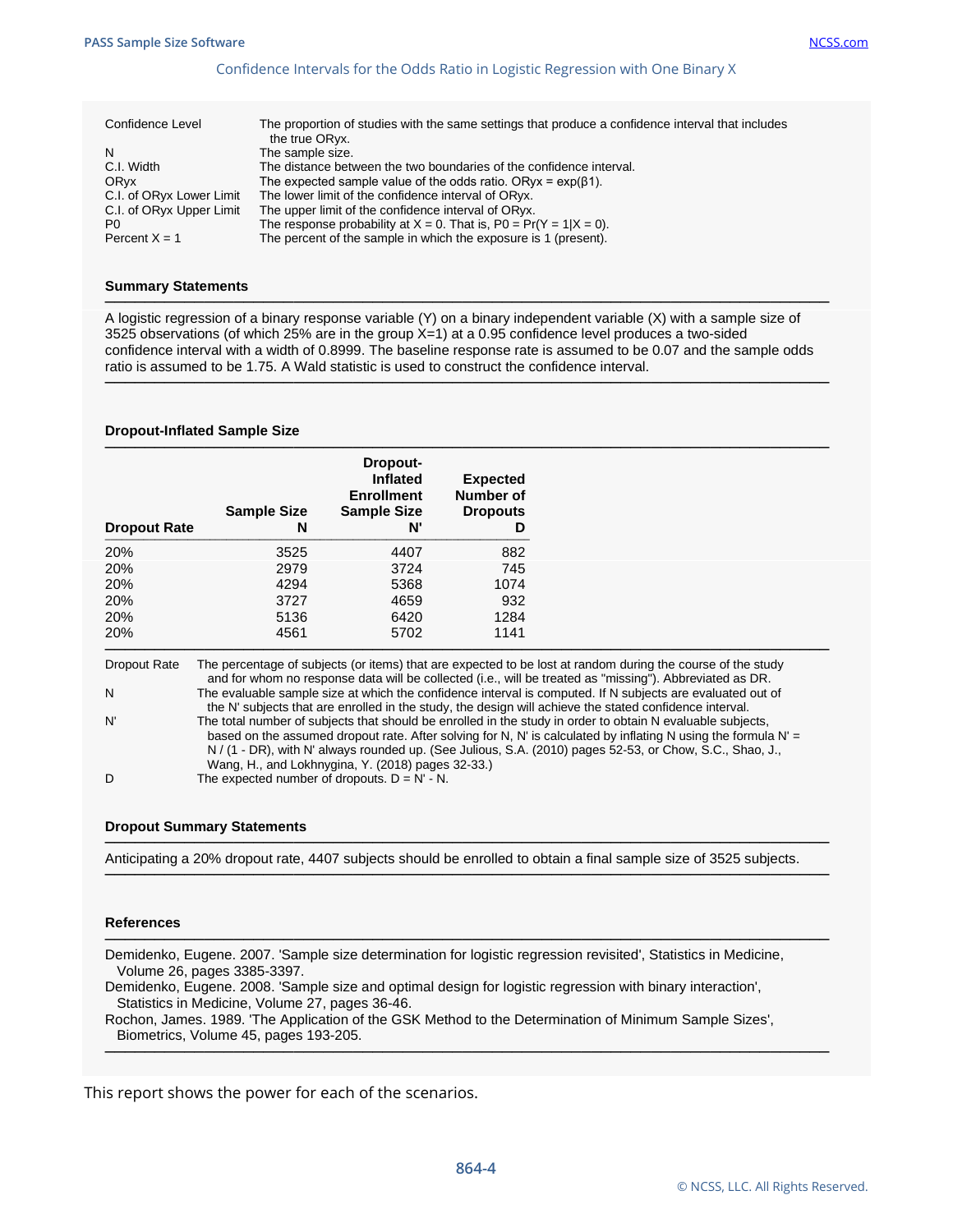# **Plots Section**



These plots show the sample size for the various values of the other parameters.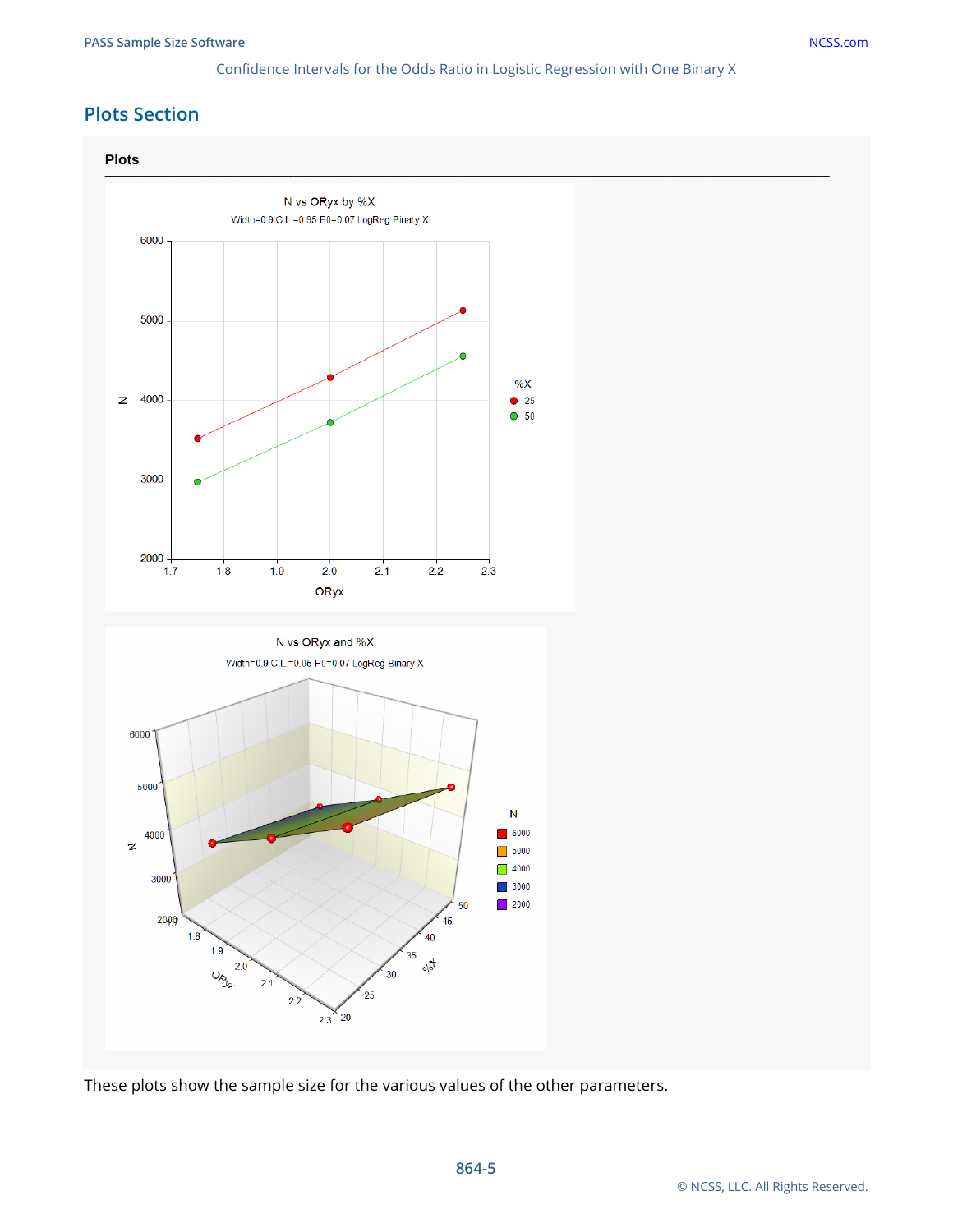Confidence Intervals for the Odds Ratio in Logistic Regression with One Binary X

# **Example 2 – Validation for a Binary Covariate**

We could not find a direct validation result in the literature, so we decided to create one. This is easy to do in this case because we can create a dataset, analyze it with a statistical program such as **NCSS**, and then compare these results to those obtained with the above formulas in **PASS**.

Here is a summary of the data that was used to generate this example. The numeric values are counts of the number of items in the corresponding cell.

| Group X=1 |     | $X=0$ | <b>Total</b> |
|-----------|-----|-------|--------------|
| Y=1       | 8   | 26    | 34           |
| $Y=0$     | 31  | 10    | 41           |
| Total     | -39 | 36    | 75           |

Here is a printout from **NCSS** showing the estimated odds ratio (0.09926) and confidence interval (0.03419 to 0.28816).

| Independent | Regression         | <b>Odds</b>  | Lower 95%         | Upper 95%         |
|-------------|--------------------|--------------|-------------------|-------------------|
| Variable    | <b>Coefficient</b> | <b>Ratio</b> | <b>Confidence</b> | <b>Confidence</b> |
| X           | b(i)               | Exp(b(i))    | Limit             | Limit             |
| Intercept   | 1.14272            | 3.13529      | 1.77260           | 5.54557           |
| $(X=1)$     | $-2.31006$         | 0.09926      | 0.03419           | 0.28816           |

Note that the simple odds ratio can also be calculated directly from the above table using the definition of the odds ratio. The formula gives  $(8 \times 10)$  /  $(31 \times 26) = 80$  / 806 = 0.09926 which matches the value in the printout.

Note that the value of *P0* is 26 / 36 = 0.72222222 and *Percent with X = 1* is 100 x 39 / 75 = 52%.

### **Setup**

If the procedure window is not already open, use the PASS Home window to open it. The parameters for this example are listed below and are stored in the **Example 2** settings file. To load these settings to the procedure window, click **Open Example Settings File** in the Help Center or File menu.